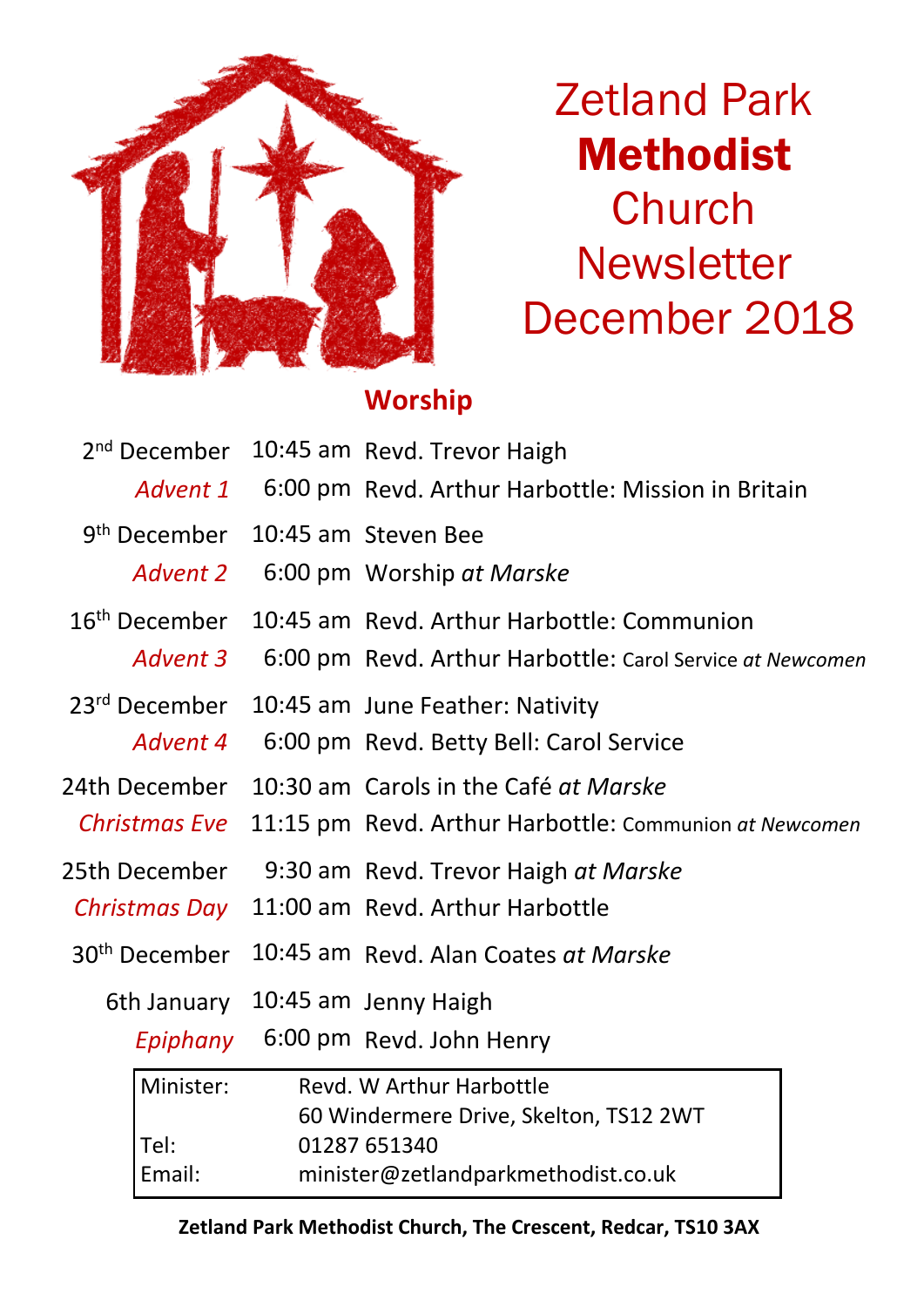Though Christmas is usually seen as the season for giving and receiving gifts, for sharing food and fun with our families and friends - and let me say there is nothing wrong with any of these - I suspect all of them miss the mark of that which is the central core of the 'reason for the season'. I think the essence of Christmas is really in what God **did** for us - no, **not** what he gave us! To give a gift is simply to hand over of the ownership of something to another person - even if lots of effort is spent in trying to choose the 'right' gift so as to convey the right message! God did not give us Jesus rather he sent him so as to **do** something for us. There is a popular saying that people may forget your name, they may forget what you said, but the will **never** forget how you made them feel. And how true this is and a reminder that it is what we do for people that matters most!

When the child Jesus, whose birth we celebrate at Christmas, was born in the back of a small town in Judea 2000 or so years ago, God **did** many things, not least to reach out to us and tell us how he feels about us. The child was born in a borrowed stable as there was no one willing to find a young mother-to-be a more appropriate place to give brith, which reminds us that God does not force himself onto anyone; we have to be willing to accept him, to make room for him. The child was born to ordinary working parents, which reminds us that God does not distinguish between class or status; no one is too lowly for God to love them! The birth of the child was not announced so that all **would** hear, but rather signs were given so that all **could** hear ... and respond, but only if they wished to!

In sending Jesus, what God **did** for us was to come to us, to live among us so that we might get to know him and see his love and care and concern for us.

If then, as I believe, this is the message of Christmas, it is a message which will live long after the turkey and mince pies have been eaten, long after family and friends have returned home and long after the decorations have been put away for another year; it is the timeless message - Emmanuel - God with us! Now how does that make you feel?

So as we move into and through the Christmas season I invite you to join in any of our activities and services and listen to the story again and discern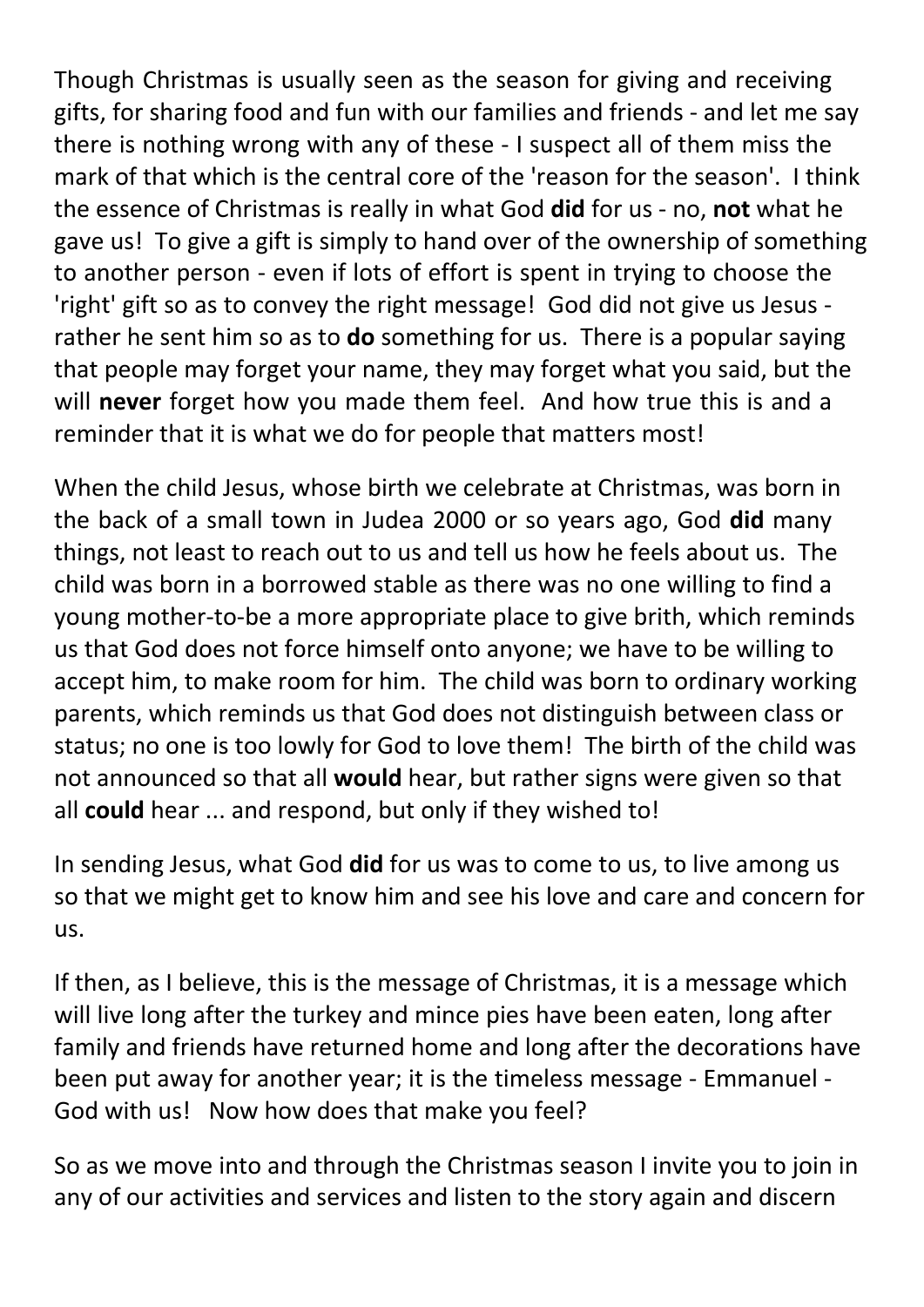for yourself just what God **did** for you and how that makes you **feel**. It should be a reason for joy, peace and hope, and maybe to raise within you the response of love toward God and those around you. And maybe you might even feel inspired to take up the Bible Society's Advent challenge to do 24 deeds of kindness during Advent so others too can feel they are blessed!

I wish you a blessed time this Holy season - happy Christmas.

Arthur

| <b>World Mission</b><br>Donations for the year 2017-2018 were - |                                          |  |  |  |  |  |
|-----------------------------------------------------------------|------------------------------------------|--|--|--|--|--|
| World boxes<br><b>Easter Offering</b><br>J.M.A.<br>Total        | £223.53<br>£109.50<br>£105.60<br>£438.63 |  |  |  |  |  |
| Many thanks to all who contributed<br>Jackie Rae                |                                          |  |  |  |  |  |
|                                                                 |                                          |  |  |  |  |  |

### **FRIDAY @ TEN**



The next prayer meetings will be at  $10$ am on:

| December | 14 <sup>th</sup> |
|----------|------------------|
| January  | 25 <sup>th</sup> |
| February | 22 <sup>nd</sup> |

Come and join us and enjoy a cuppa!

Visit us at www.zetlandparkmethodist.co.uk www.clevelandanddanbymethodists.co.uk/churches/zetland-park-methodists